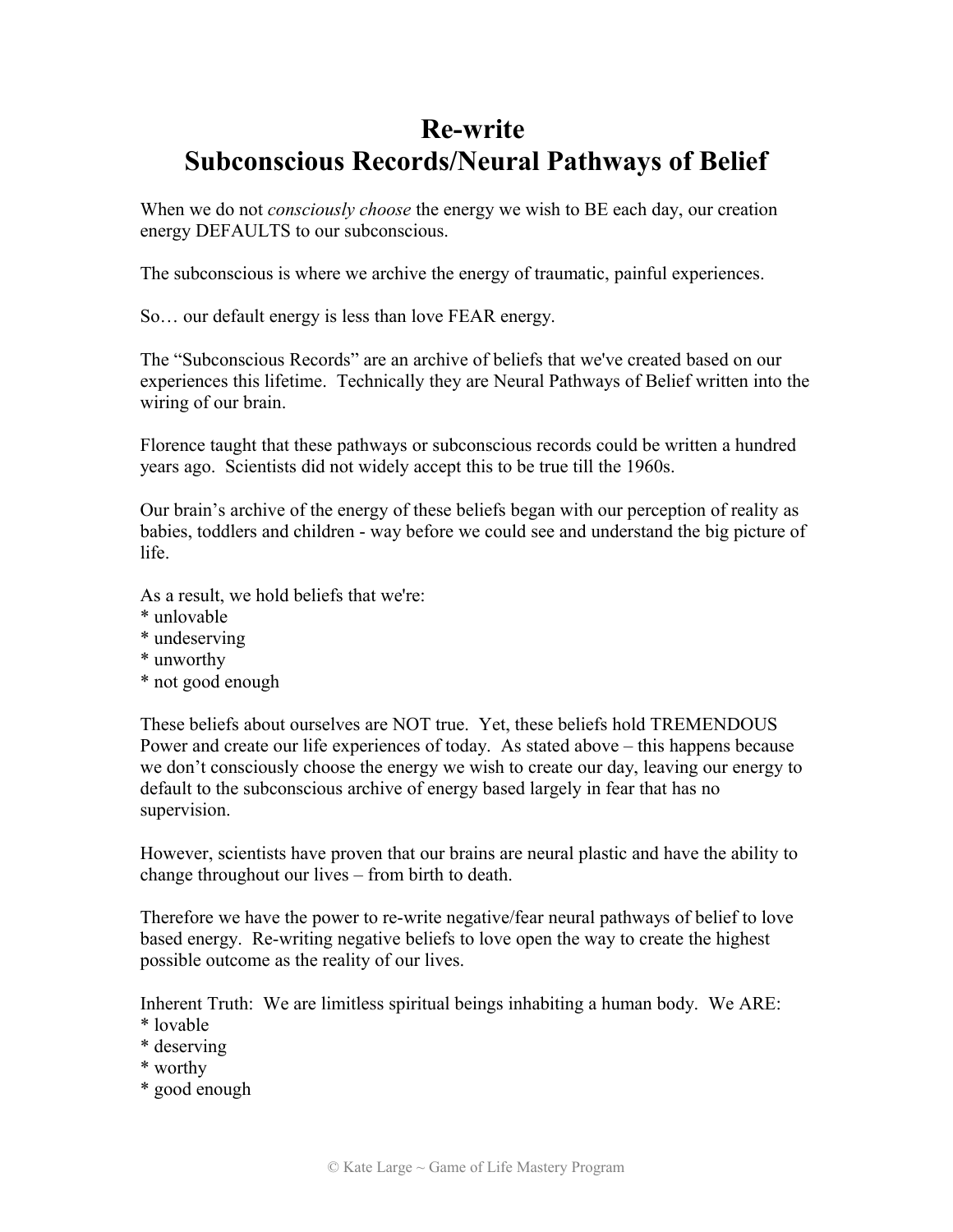...to live happy, joy filled lives of prosperity - our version of Heaven on Earth.

#### **How to learn what neural pathways need to be re-written:**

The energy of negative thought patterns and beliefs are what lie between you and living the life that brings you joy.

You don't have to search for the negative/fear neural pathways or subconscious records that need to be rewritten. When you set your intention to improve your life, the negative, painful energy will be revealed. The energy will come forward – not to punish, but to be transformed to love to fulfill improving your life.

The key is to recognize the uncomfortable resistance energy for what it is  $-$  the clue that leads you to the energy that no longer, and probably never did, serve you.

Suggestion: Ask your angels to support you and guide you through the process of identifying and transforming the negative belief to love.

### **OVERVIEW**

\*\* think of something you want, but feel you can't have

\*\* identify resistance/conflict energy in your body - that "feeling" that you can't have what you want (this begins the act of observation)

Quantum Physics teaches us that energy reacts differently when it's observed than when it is not. When uncomfortable resistance energy reveals itself, consciously choose to observe it instead of stuffing it back into the subconscious.

#### **Follow the breadcrumbs of the energy:**

\*\* observe the energy by embracing it to your heart as best you can (we know energy reacts differently when it's observed) The energy will begin to lose it's power the moment you "observe" it.

\*\* give that energy a name - e.g. betrayal, shame, guilt, unworthiness, undeserving, unlovable, not good enough, anger, overwhelm - do your best to name it. Once the energy is named it loses even more of its power.

\*\* pass through the energy you named to see the energy that's supporting it and name that energy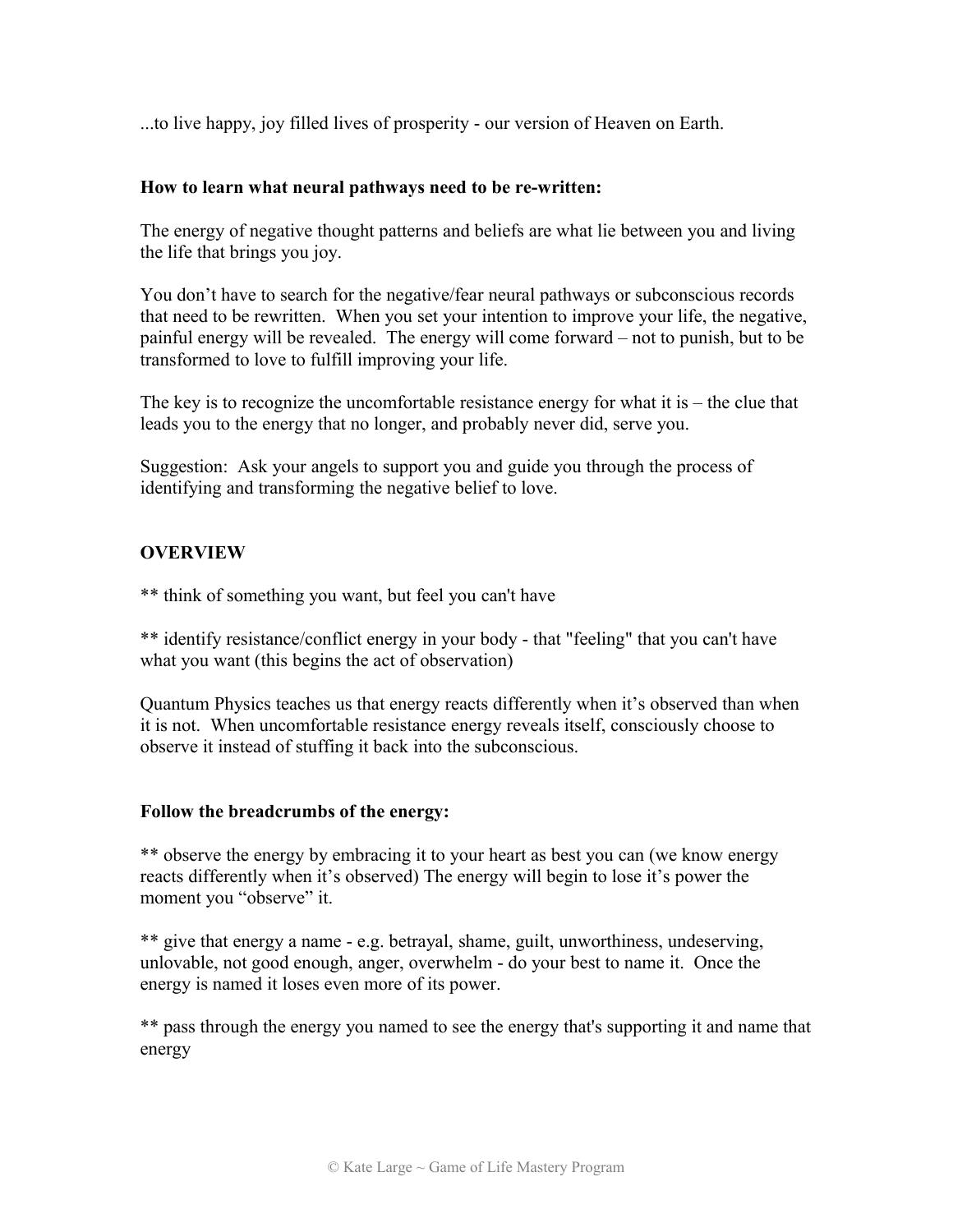\*\* keep passing through the revealed energies till you see/know/feel the origin/core experience that birthed the Resistant/Conflict Energy that makes up the Subconscious Record of belief.

From this safe place in your present, you will see that the birth of this energy was not your fault. You'll see how the experience took on a life of its own through the less than love energies you just processed through.

AND... how its been between you and experiencing what really makes you happy.

And most important! You'll see how the belief is NOT true.

\*\* Once you're discovered the origin of this Resistance/Conflict Energy by OBSERVING it, ask your angels to help you disconnect from the energy and heal it (you may find it has already healed through the process).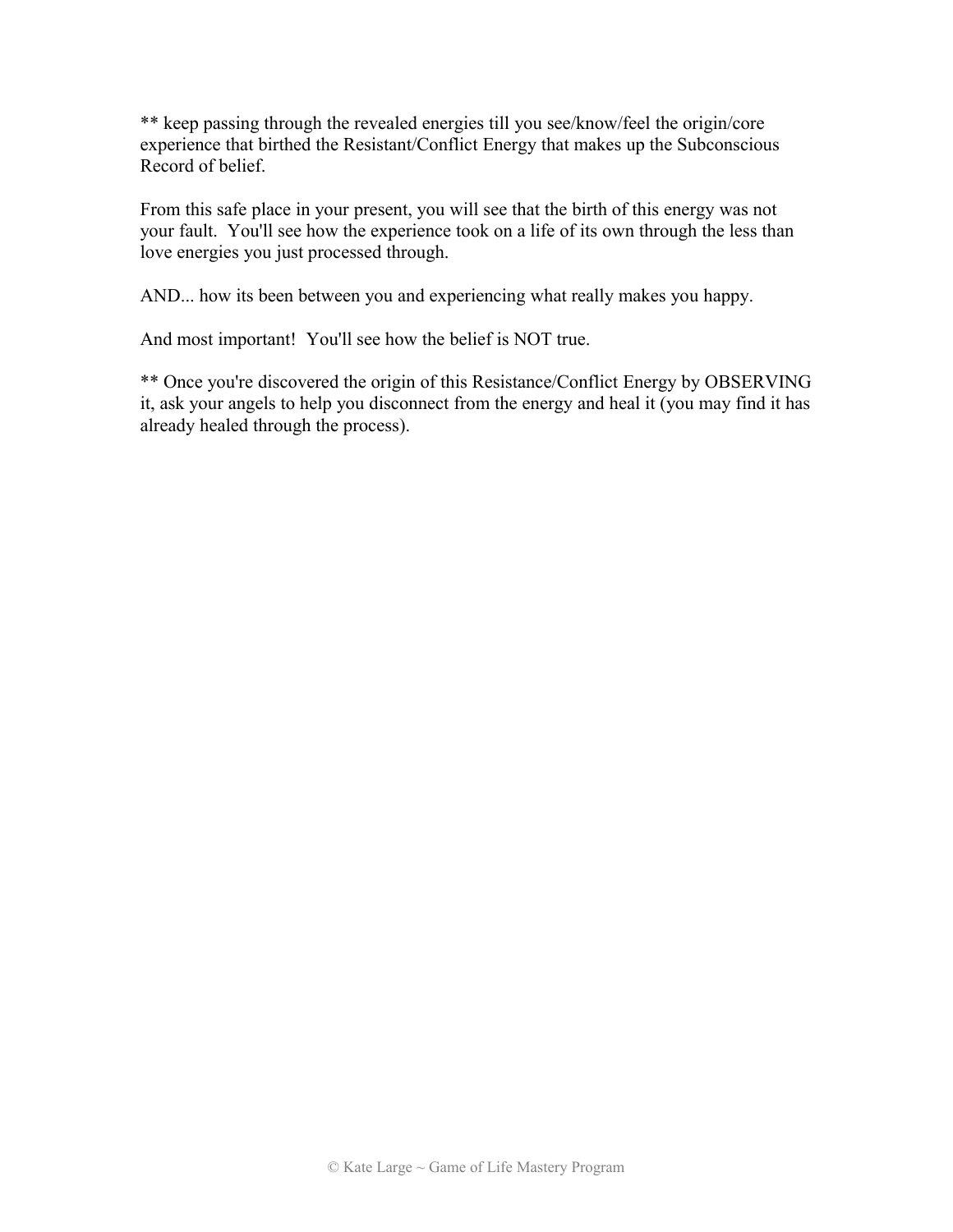# **WORKSHEET Re-write Subconscious Records/Neural Pathways of Belief**

1. Identify the Resistance/Conflict Energy you feel in your body.

 $\overline{a}$ 

2. Ask your Angels to SHOW YOU the origin of the Resistant/Conflict Energy. They may show you with a vision in your mind's eye or simply a knowing in your heart.

3. Suggestion: use the Quiet Your Mind exercise to fully focus on re-writing this record of belief. This is in the Manifesting Tool Library under Meditations Made Simple.

4. From this safe place, I name the Resistance/Conflict Energy revealed to me:

5. I pass through this <u>name from above</u> energy to observe the energy that is supporting it. I name this energy:

*Pass through the energy and name it till you get to the origin of it. (there may only be 1 or 2 energies, there could be several revealed)*

I pass through this \_\_\_\_\_\_\_\_\_\_ name from above\_\_\_\_\_\_\_\_\_\_\_\_\_ energy to observe the energy that is supporting it. I name this energy:

I pass through this \_\_\_\_\_name from above\_\_\_\_\_\_\_\_\_\_\_ energy to observe the energy that is supporting it. I name this energy:

I pass through this \_\_\_\_\_name from above\_\_\_\_\_\_\_\_\_\_\_ energy to observe the energy that is supporting it. I name this energy:

I pass through this \_\_\_\_\_name from above\_\_\_\_\_\_\_\_\_\_\_ energy to observe the energy that is supporting it. I name this energy:

I pass through this \_\_\_\_\_name from above\_\_\_\_\_\_\_\_\_\_\_ energy to observe the energy that is supporting it. I name this energy:

I pass through this \_\_\_\_\_name from above\_\_\_\_\_\_\_\_\_\_\_ energy to observe the energy that is supporting it. I name this energy:

I pass through this **name from above** energy to observe the energy that is supporting it. I name this energy:

I pass through this \_\_\_\_\_\_\_\_\_\_ name from above\_\_\_\_\_\_\_\_\_\_\_\_\_ energy to observe the energy that is supporting it. I name this energy: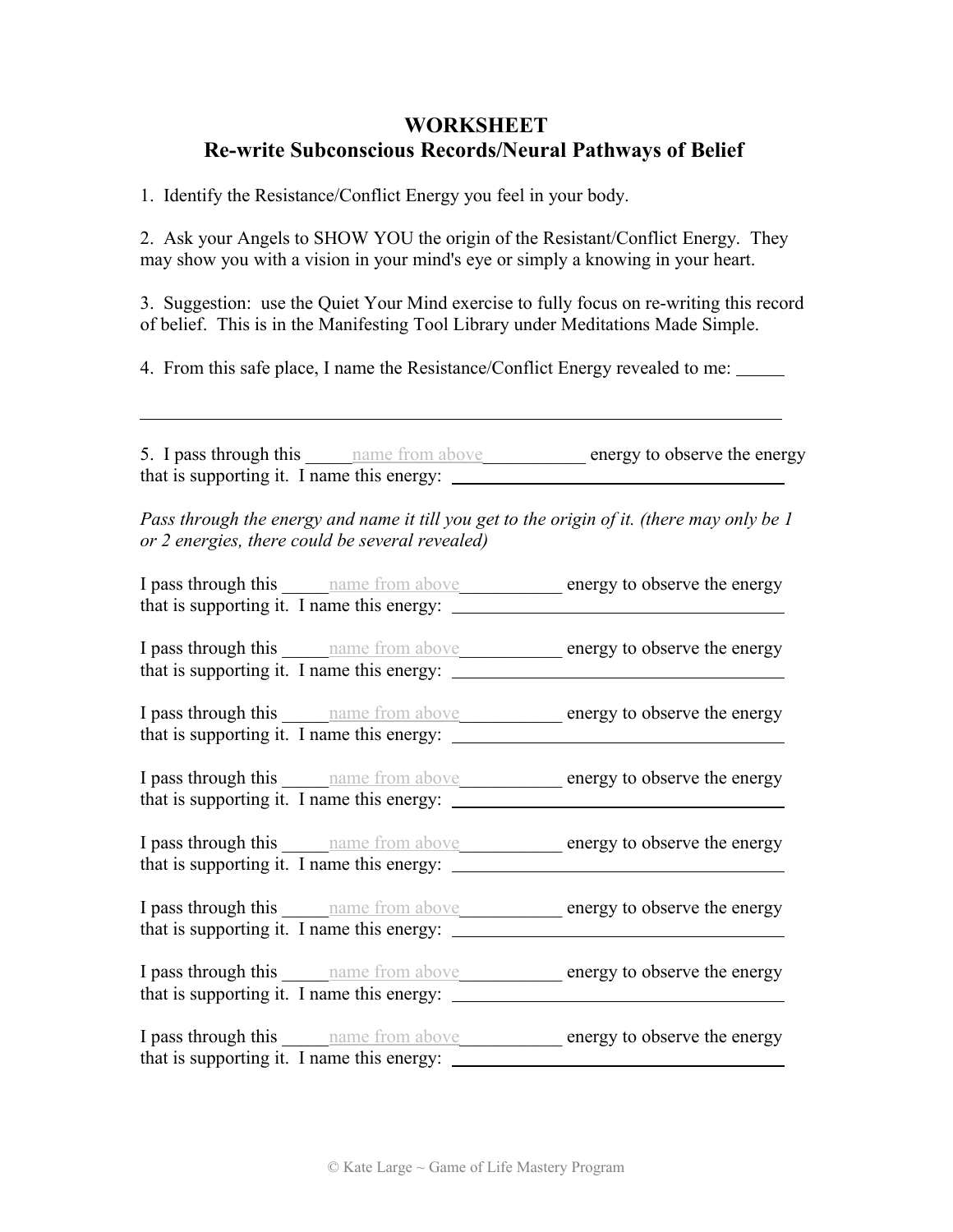6. When you get to the core of this energy, the event that birthed the belief will be revealed. You may discover you're a toddler, baby or small child. You'll see that your perception is of the event being your fault and you're not good enough, not lovable, not worthy or deserving.

But from this safe space as an adult, you see that this perception of the event is askew from what really happened. It was NOT your fault and you ARE good enough, lovable, worthy and deserving.

Write about what you discover here:

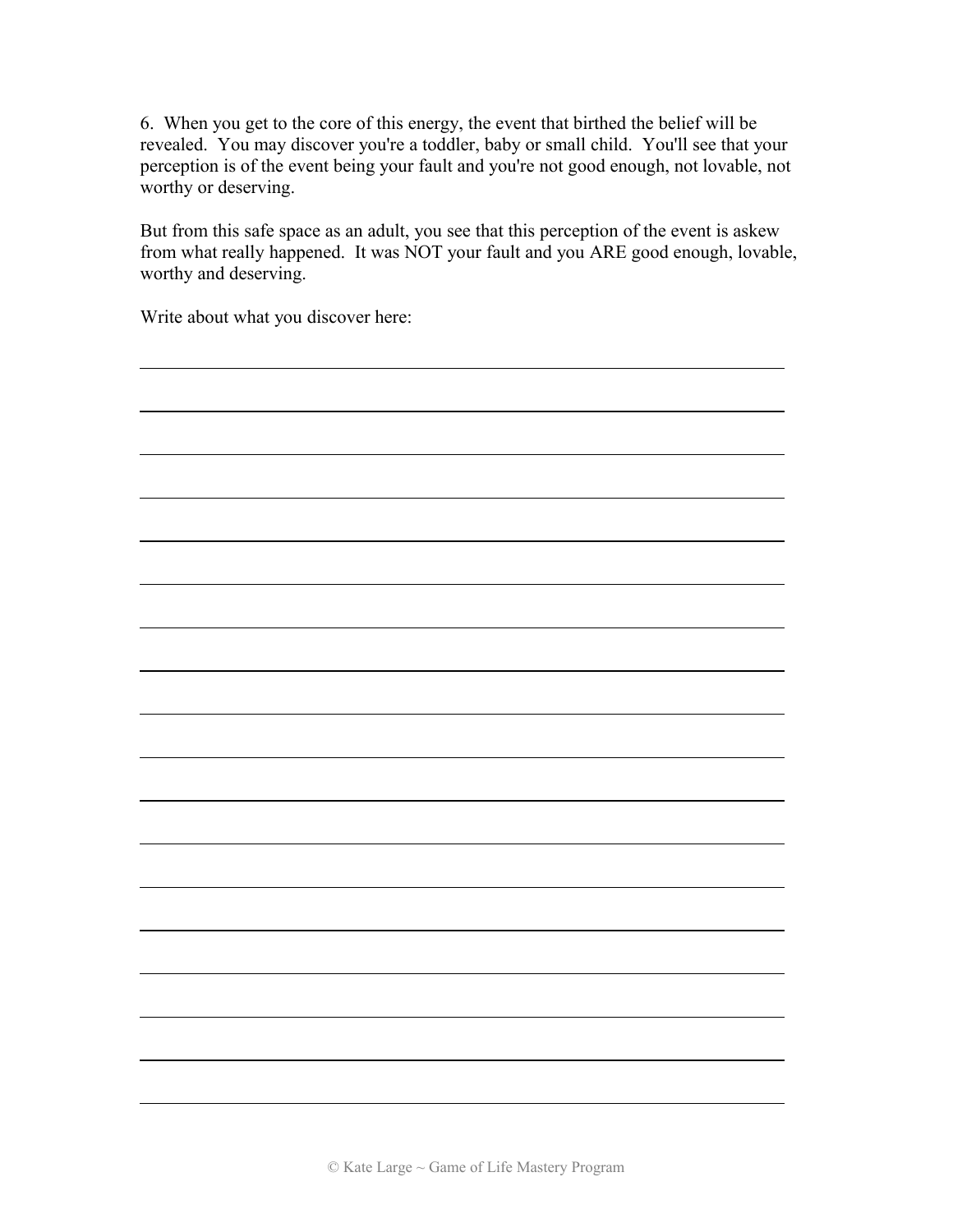7. Ask your angels to disconnect any remaining cords from this life event and to SHOW you the disconnection. Allow yourself to experience the disconnection. Write about your experience - including any questions that come up for you:

| 8. Ask your Angels to support you to forgive the situation, everyone involved and<br>yourself. Use the Give the Gift of Forgiveness program from the Manifesting Tool<br>Library to help you forgive. Write about this here |
|-----------------------------------------------------------------------------------------------------------------------------------------------------------------------------------------------------------------------------|
|                                                                                                                                                                                                                             |
|                                                                                                                                                                                                                             |
|                                                                                                                                                                                                                             |
|                                                                                                                                                                                                                             |
|                                                                                                                                                                                                                             |
|                                                                                                                                                                                                                             |
|                                                                                                                                                                                                                             |
|                                                                                                                                                                                                                             |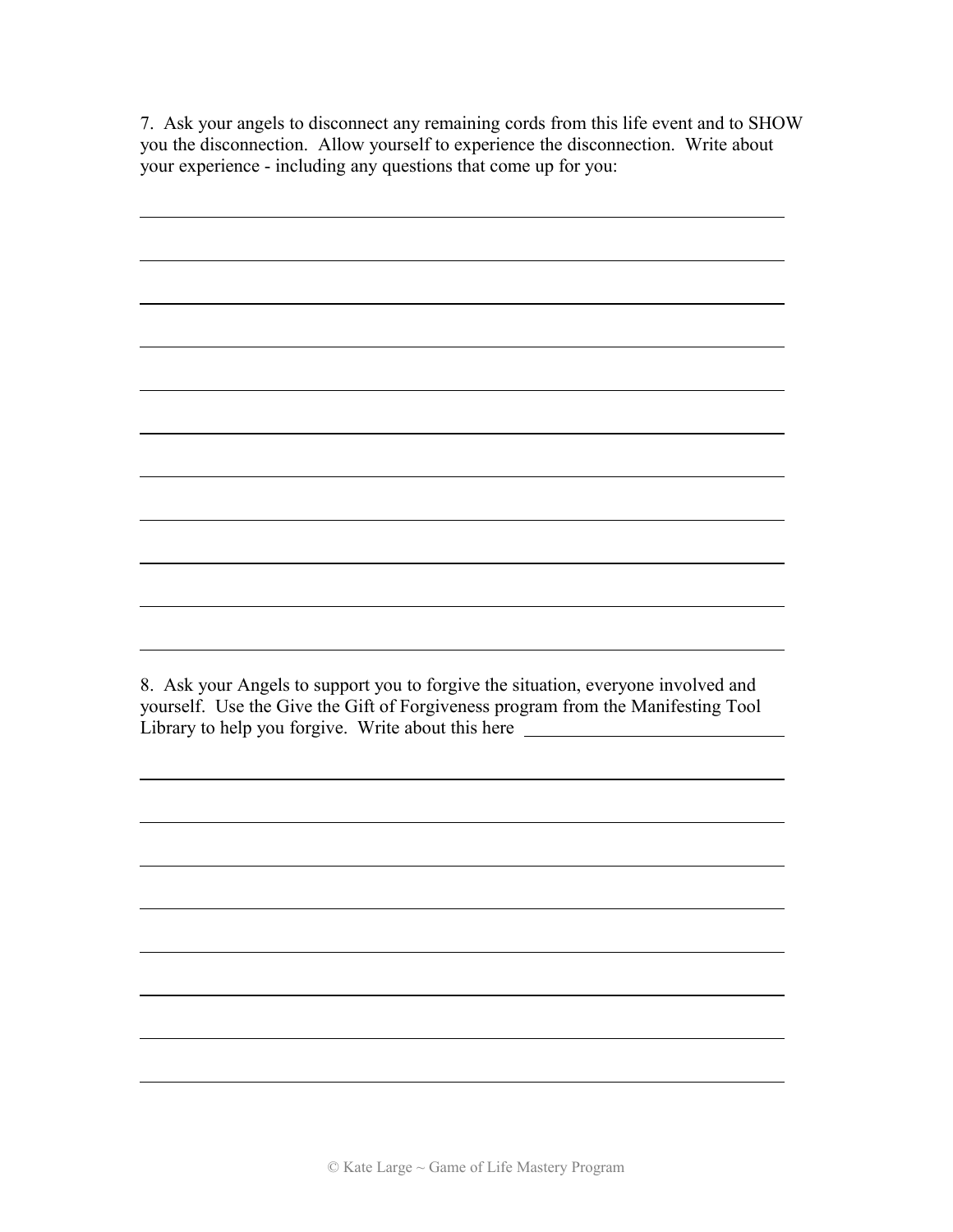9. Infuse the entire situation, all involved and yourself with LOVE energy. Write about your experience here.

 $\overline{a}$ 

 $\overline{a}$ 

10. Evaluate the level of the initial Resistance/Conflict Energy. If you can't find it, this energy is healed. If you feel any remnants of it, ask your angels to show you where it is coming from, transform it to love energy, and write about it here.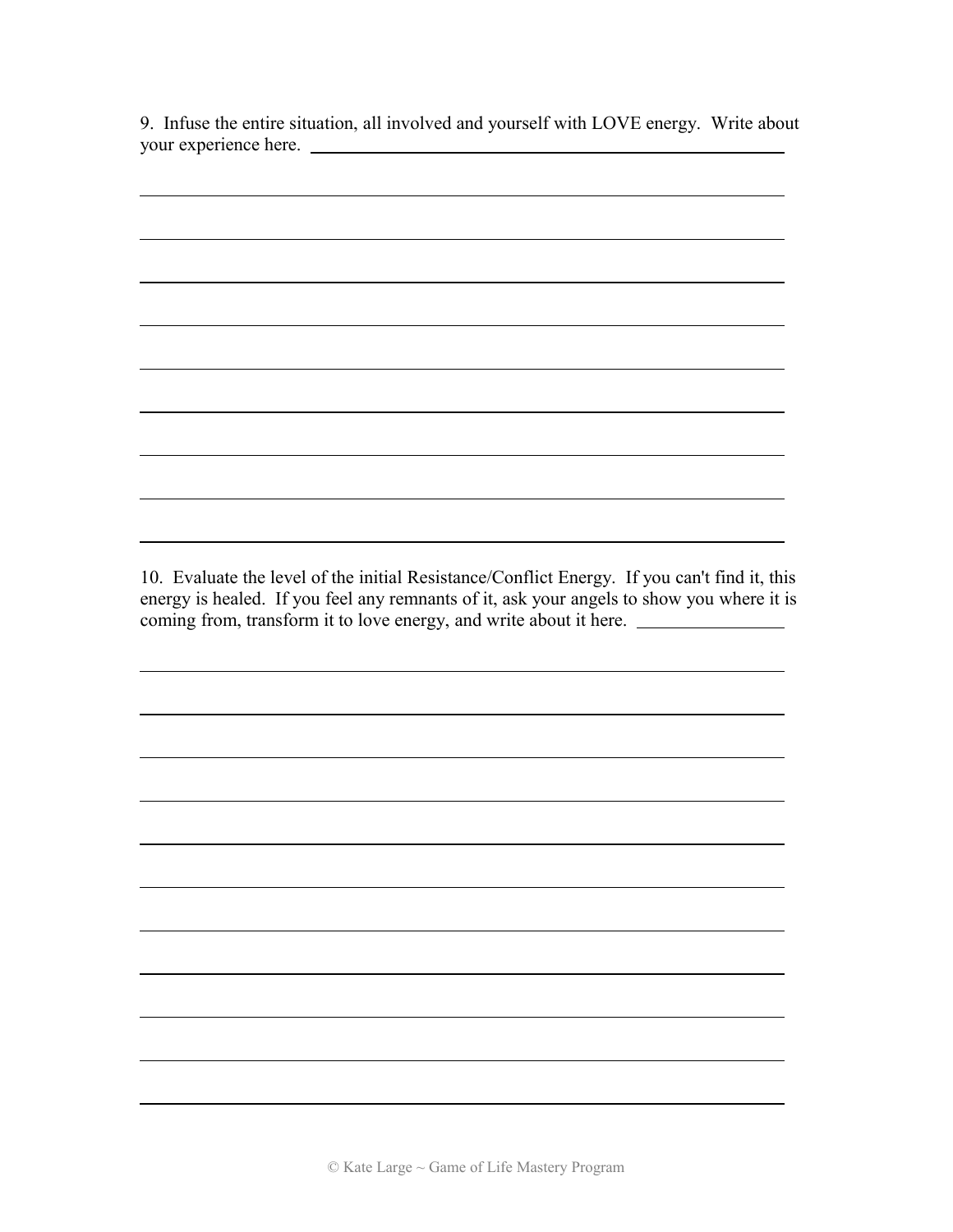11. Anchor re-writing this belief by fully infusing the situation, the people involved and yourself with love energy. Write about this experience here.

 $\overline{a}$ 12. If a thought comes in that "you can't be, do or have" something you've healed the energy that's been blocking you, recognize it and transform the thought energy

Re-affirm: I can Do \_\_\_\_\_. I can HAVE \_\_\_\_. I can BE \_\_\_\_.

immediately – by consciously choosing what you truly believe.

If you find you aren't 100% on board with *believing* you deserve this happiness, go through the steps again to transform the energy to love.

You have tremendous power within you – choose to USE it!